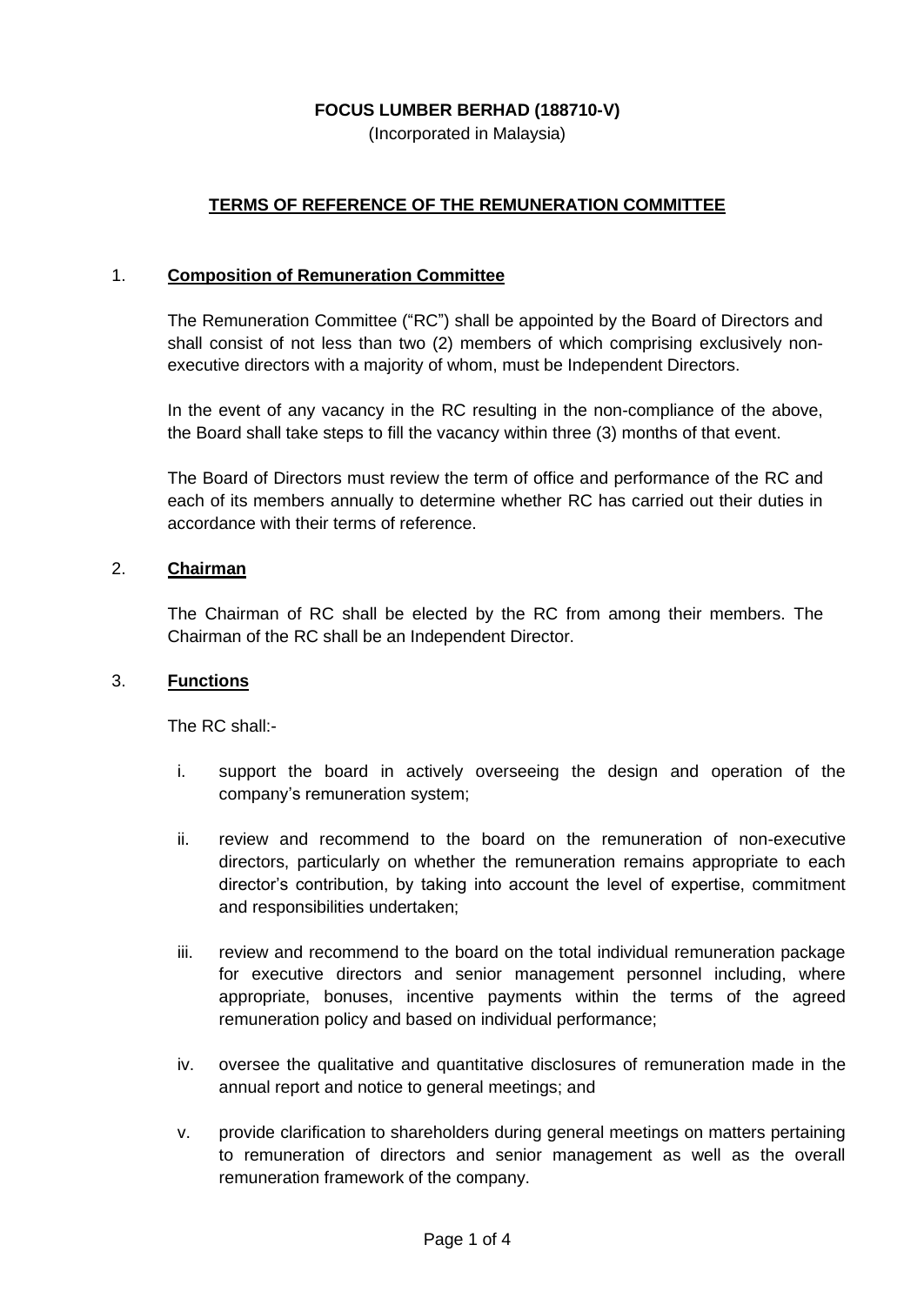The respective directors and senior management shall play no part in decisions on their own remuneration. The directors who are shareholders should abstain from voting at general meetings to approve their fees.

Determination of remuneration packages of non-executive directors, including nonexecutive chairman, should be determined by the Board of Directors as a whole and the individuals concerned should abstain from discussing their own remuneration.

The fees and benefits for independent non-executive directors should not conflict with their obligation to bring objectivity and independent judgement on matters discussed at board meetings.

### 4. **Procedure of Committee Meetings**

### (i) Frequency of Meetings

The RC should meet regularly, with due notice of issues to be discussed and should record its conclusion in discharging its duties and responsibilities. The RC should disclose the number of committee meetings held in a year and the details of attendance of each individual member in respect of meetings held in the Company's Annual Report.

## (ii)Calling

Any member may at any time, and the Secretary shall on the requisition of any of the member, summon a meeting.

The RC meeting may be held at two (2) or more venues within or outside Malaysia using any technology that enable the RC members as a whole to participate for the entire duration of the meeting. The technology to be used for the purpose of this paragraph must enable each RC member taking part in the meeting to communicate simultaneously with each of the other RC members and may include telephone, video conferencing, or any other audio and/or visual device which permits instantaneous communication. All information and documents for the meeting must be made available to all RC members prior to or at the meeting. A minute of the proceedings of such meeting is sufficient evidence of the proceedings to which it relates.

(iii) Notice

The Secretary, in conjunction with the Chairman, shall draw up an agenda of the meeting. Except in the case of an emergency, notice of every meeting shall be given in writing to all its members at least five (5) business days before the meeting. A notice of each meeting shall be served to the RC member either personally or by fax or by post or by courier or by e-mail or other electronic means as determined by the RC.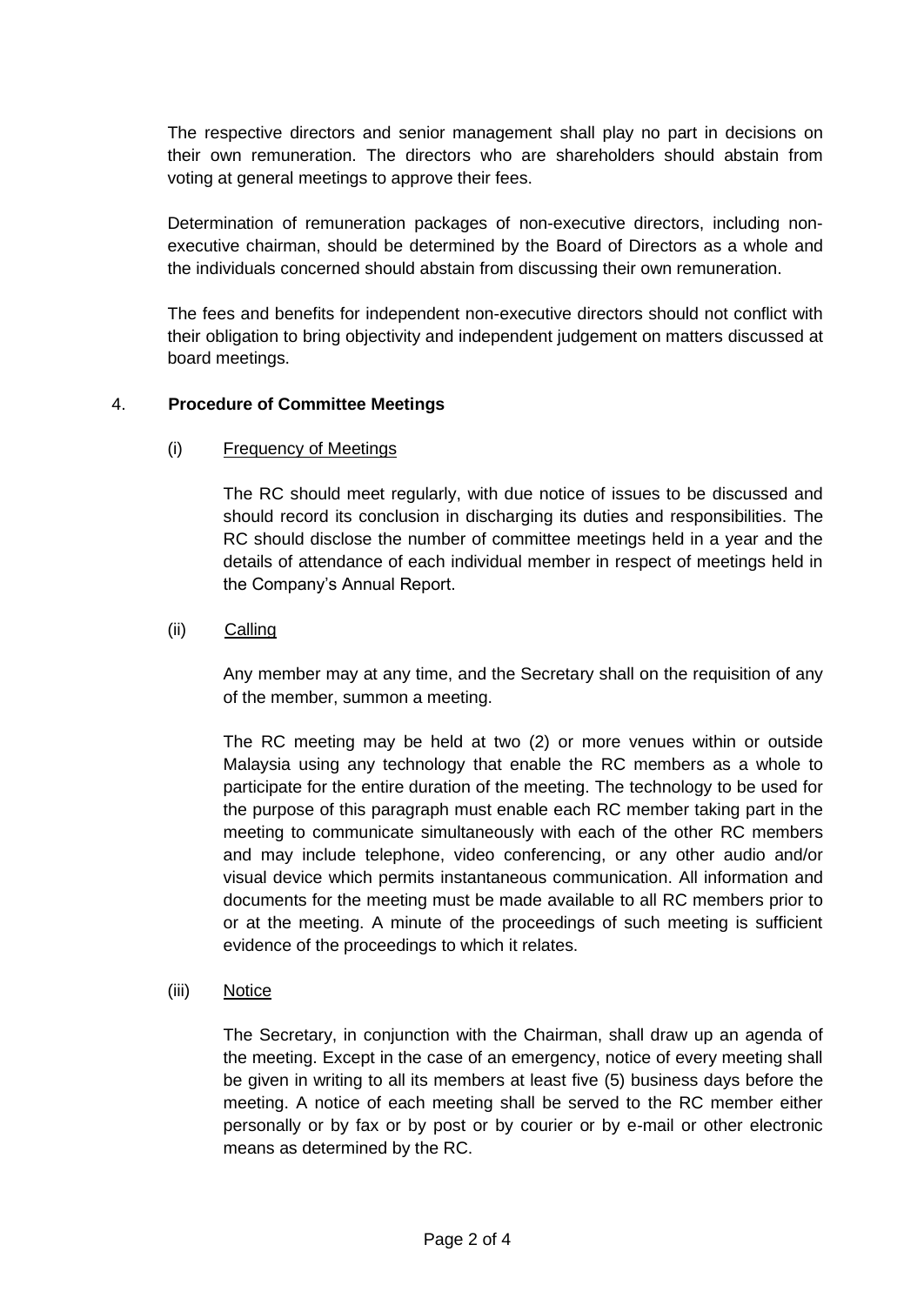## (iv)Quorum

The quorum shall be two (2) members with majority of Independent Non-Executive Directors. In the absence of the Chairman, the members present shall elect a Chairman for the meeting from amongst the members present.

## (v) Virtual meeting

A virtual meeting shall be deemed to constitute RC meeting provided the following conditions are met:

- (a) all the RC members for the time being entitled to receive notice of the RC meeting shall be entitled to receive notice of a virtual meeting. Notice of any such meeting shall be given by an appropriate form of technology (or in such other manner) as may be permitted by the Constitution of the Company; and
- (b) RC member may not leave a virtual meeting by disconnecting from the technology used unless he/she has previously expressly notified the Chairman of his/her intention to leave the meeting and RC member shall be conclusively presumed to have been present and to have formed part of the quorum at all times during such a meeting until such notified time of his/her leaving the meeting.

The main venue of the RC meeting shall be the place where the Chairman is present at the RC meeting.

(vi) Voting

A resolution put to the vote of the meeting shall be decided on a show of hands. In the case of an equality of votes, the Chairman shall be entitled to a second or casting vote.

### (vii) Keeping of Minutes

Minutes of each meeting shall be signed by the Chairman of the meeting at which the proceedings were held and kept as part of the statutory record of the Company upon confirmation by the Board and a copy shall be distributed to each member of the RC.

### (viii) Custody, production and inspection of such minutes

The minutes shall kept by the Company at the Registered Office or the principal place of business of the Company in Malaysia and shall be accessible for inspection of member of the RC without charge.